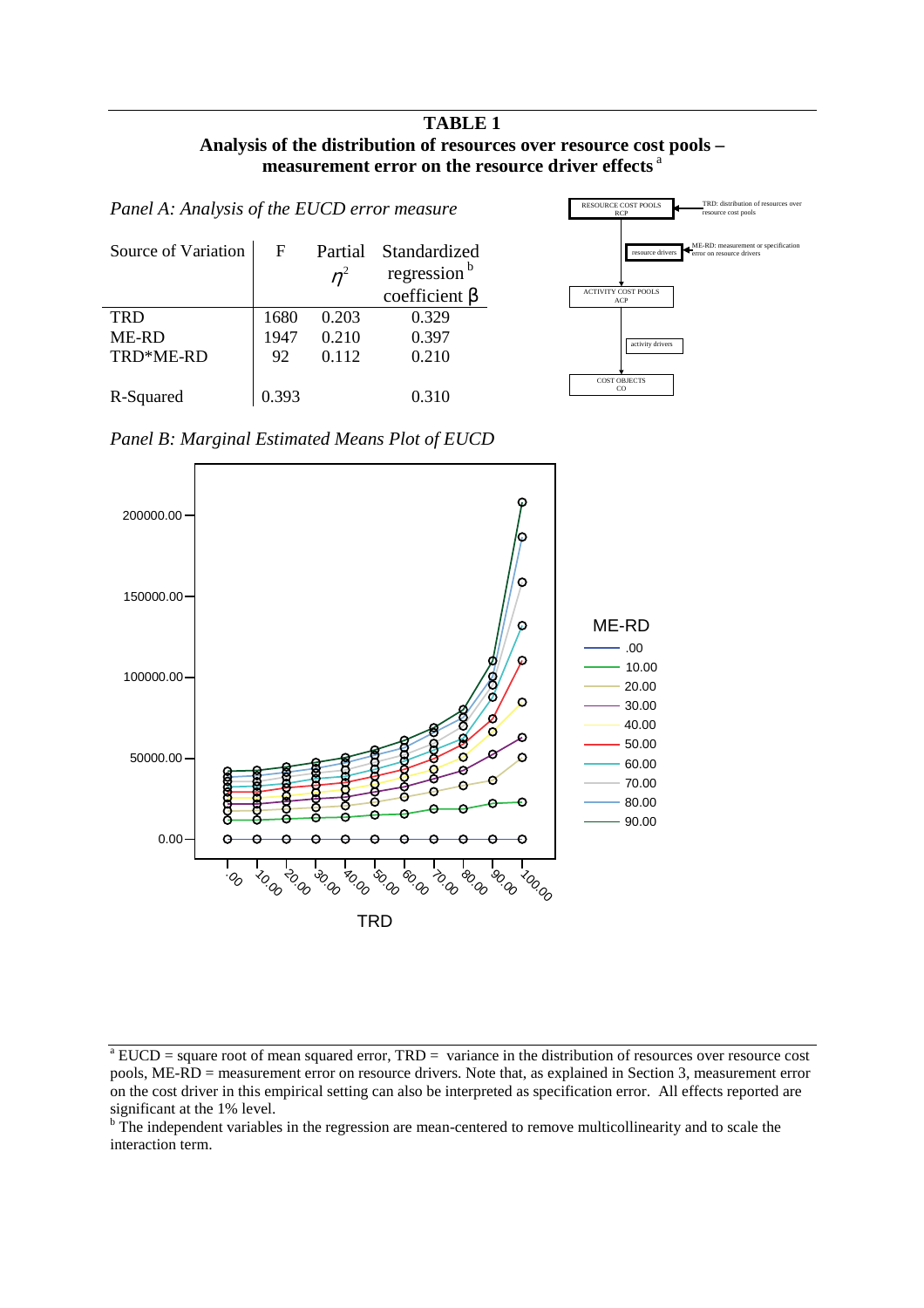#### **TABLE 2**

# **Analysis of the distribution of percentages of activity cost allocated by activity drivers** *at* **the activity cost pools – measurement / specification error on the activity driver effects** <sup>a</sup>

*Panel A: Analysis of the EUCD error measure*  Source of Variation F Partial  $\eta^2$ Standardized regression<sup>b</sup> coefficient  $β$ <br>0.230 APD 3284 0.333 ME-AD  $|41374 \t 0.850 \t 0.857$ APD\*ME-AD | 81 0.099 0.105 R-Squared 0.862 0.798



*Panel B: Marginal Estimated Means Plot of EUCD* 



 $^{\circ}$  EUCD = square root of mean squared error, APD = variance in the distribution of percentages allocated by activity drivers *at* activity cost pools, ME-AD = measurement / specification error on activity drivers. All effects reported are significant at the 1% level.

<sup>&</sup>lt;sup>b</sup> The independent variables in the regression are mean-centered to remove multicollinearity and to scale the interaction term.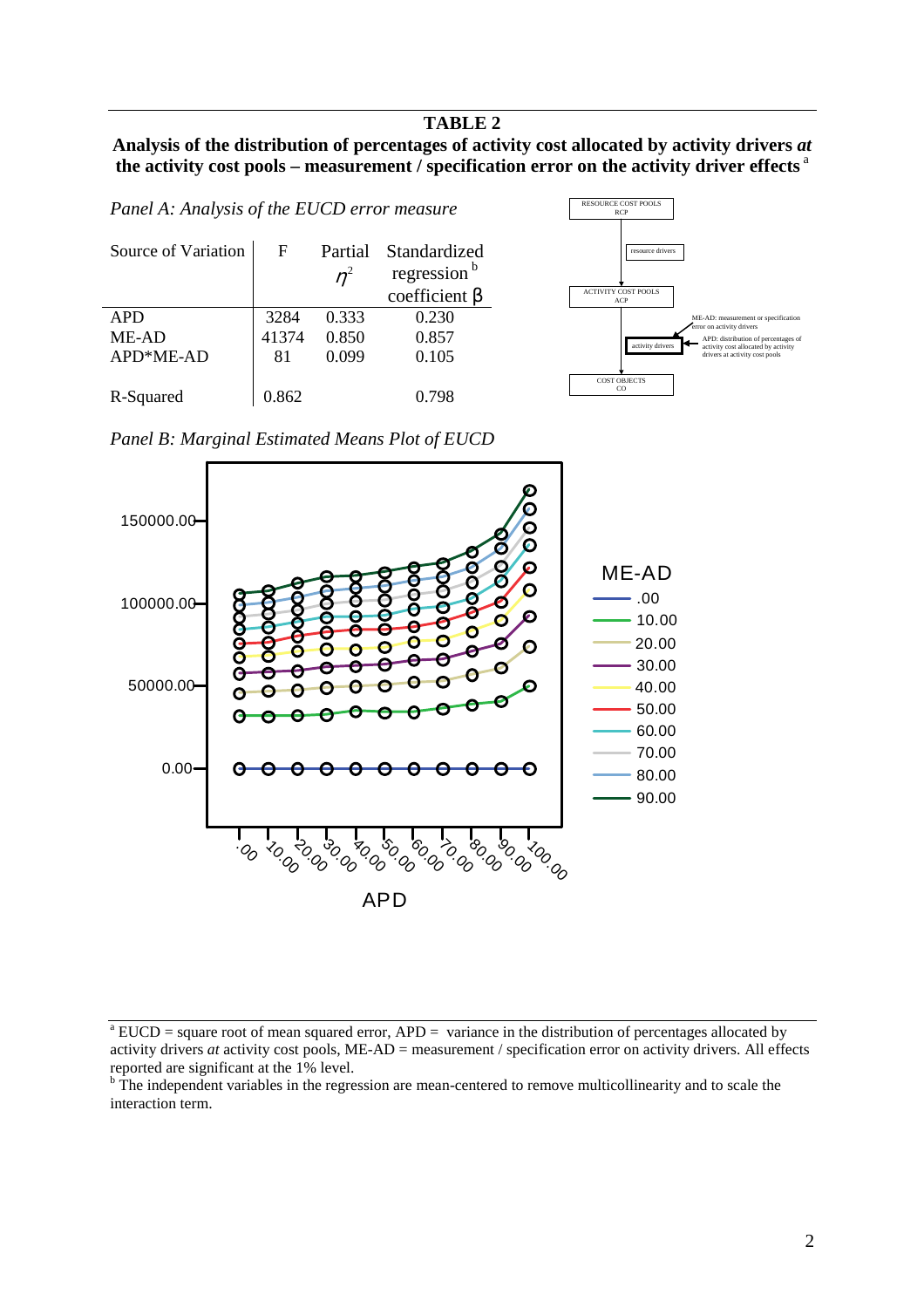### **TABLE 3 Analysis of the number of activity drivers – measurement / specification error on the activity driver effects <sup>a</sup>**

| Panel A: Analysis of the EUCD error measure |       |         |                         |  |
|---------------------------------------------|-------|---------|-------------------------|--|
| Source of Variation                         | F     | Partial | Standardized            |  |
|                                             |       | $n^2$   | regression <sup>b</sup> |  |
|                                             |       |         | coefficient $\beta$     |  |
| AD                                          | 11874 | 0.643   | 0.347                   |  |
| ME-AD                                       | 44002 | 0.857   | 0.787                   |  |
| $AD*ME-AD$                                  | 317   | 0.302   | 0.171                   |  |
|                                             | 0.892 |         | 0.769                   |  |
| R-Squared                                   | 11874 | 0.643   | 0.347                   |  |



*Panel B: Marginal Estimated Means Plot of EUCD* 



*Panel C: Correlation analysis for the split samples*

| Pearson <sup>c</sup><br>correlation of<br>EUCD with | Sub-sample with<br>$AD \ge 80$ and ME-<br>$AD \leq 40$ | Sub-sample<br>with $AD \geq 80$<br>and ME-AD $\geq$<br>50 | Sub-sample<br>with<br>$40 \le AD \le 80$ | Sub-sample<br>with<br>$20 \le AD \le 40$ | Sub-sample<br>with<br>$AD \leq 20$ |
|-----------------------------------------------------|--------------------------------------------------------|-----------------------------------------------------------|------------------------------------------|------------------------------------------|------------------------------------|
| AD                                                  | $-0.017^*$                                             | $-0.089$                                                  | 0.184                                    | $-0.086$                                 | 0.582                              |
| ME-AD                                               | 0.897                                                  | 0.638                                                     | 0.892                                    | 0.893                                    | 0.624                              |

 $^{\circ}$  EUCD = square root of mean squared error, APD = variance in the distribution of percentages allocated by activity drivers *at* activity cost pools, ME-AD = measurement / specification error on activity drivers. All effects reported are significant at the 1% level.<br><sup>b</sup> The independent variables in the regression are mean-centered to remove multicollinearity and to scale the

interaction term.

c Spearman correlations are consistent with this analysis.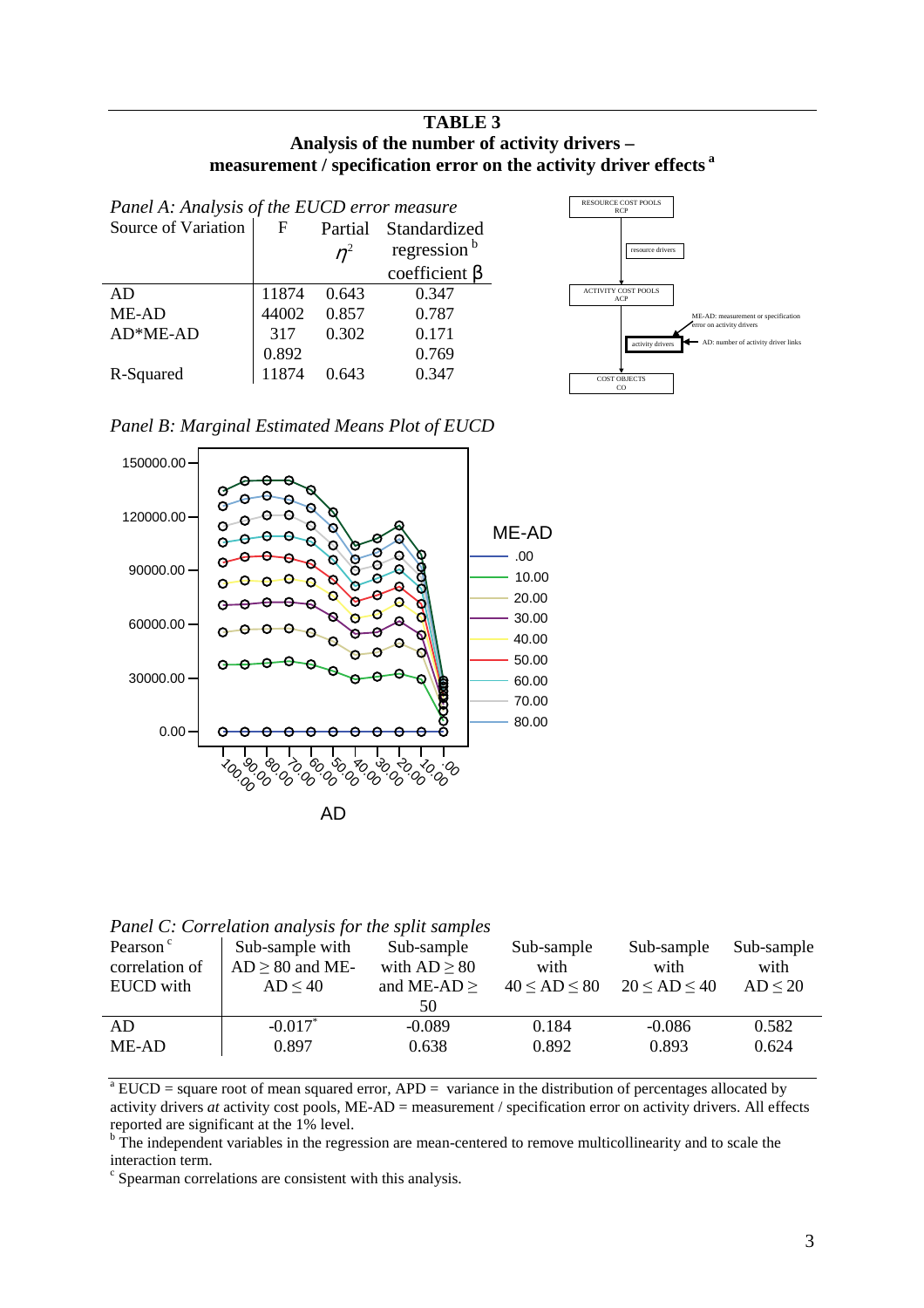# **TABLE 4**

# **Analysis of the distribution of activity drivers** *over* **activity cost pools – measurement / specification error on the activity driver effects** <sup>a</sup>

| Panel A: Analysis of the EUCD error measure |       |       |                         |  |
|---------------------------------------------|-------|-------|-------------------------|--|
| Source of Variation                         | F     |       | Partial Standardized    |  |
|                                             |       | $n^2$ | regression <sup>b</sup> |  |
|                                             |       |       | coefficient $\beta$     |  |
| <b>AOD</b>                                  | 5626  | 0.461 | $-0.306$                |  |
| ME-AD                                       | 45627 | 0.862 | 0.845                   |  |
| AOD*ME-AD                                   | 145   | 0.165 | $-0.143$                |  |
| R-Squared                                   | 0.879 |       | 0.829                   |  |
|                                             |       |       |                         |  |







*Panel C: Correlation analysis for the split samples*

| Pearson <sup>c</sup> correlation of EUCD with | Sub-sample with $AOD \leq$ | Sub-sample with $AOD \ge 10$ |
|-----------------------------------------------|----------------------------|------------------------------|
| AOD                                           | 0.033                      | $-0.318$                     |
| ME-AD                                         | 0.918                      | 0.842                        |

 $^{\circ}$ EUCD = square root of mean squared error, AOD = variance in the distribution of activity drivers *over* activity cost pools, ME-AD = measurement / specification error on activity drivers. All effects reported are significant at the 1% level. The independent variables in the regression are mean-centered to remove multicollinearity and to scale the interaction term.

c Spearman correlations are consistent with this analysis.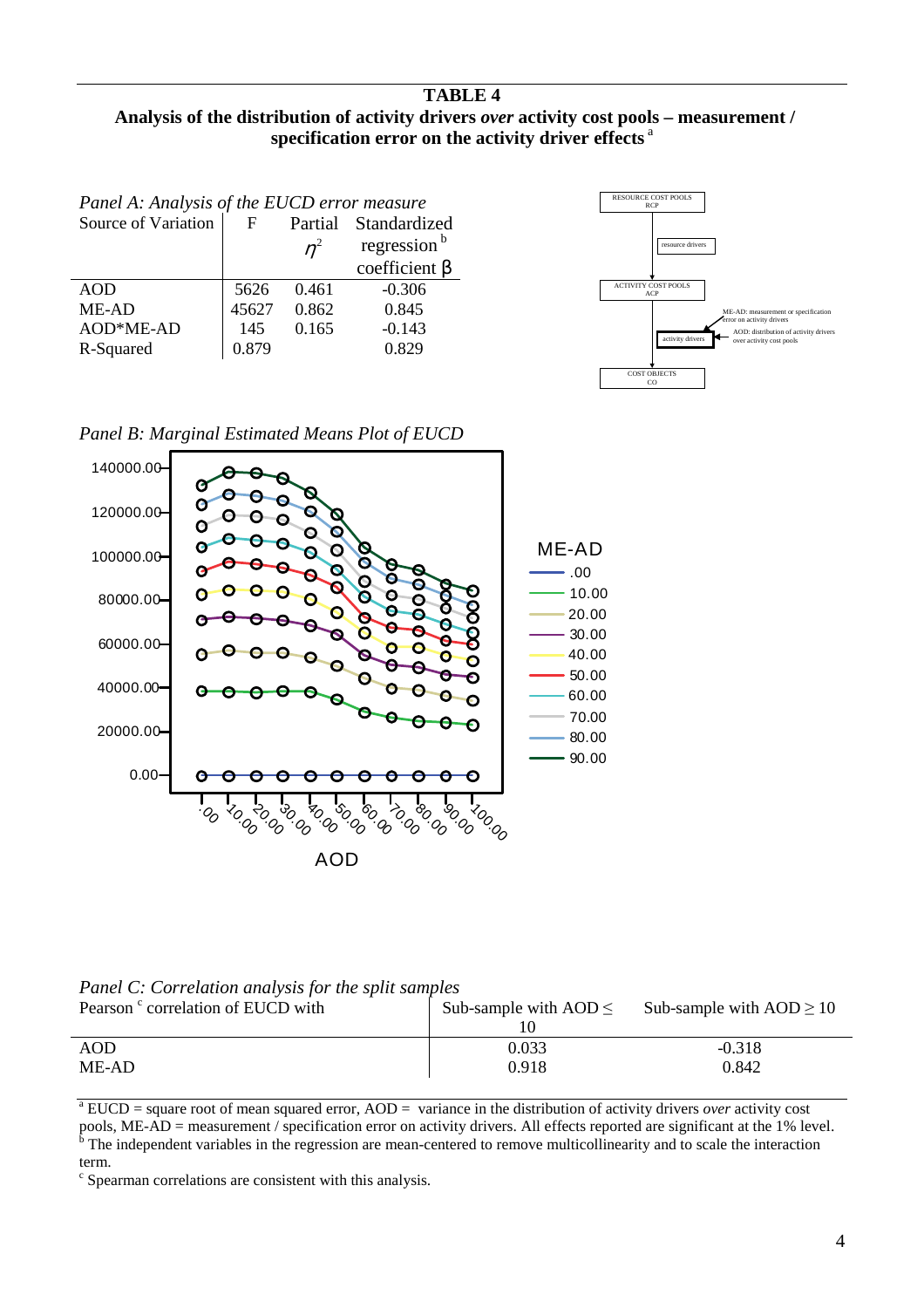# **TABLE 5 Analysis of the distribution of activity drivers** *over* **activity cost pools – aggregation error on the activity cost pools effects** <sup>a</sup>

| Panel A: Analysis of the EUCD error measure |              |       |                         |
|---------------------------------------------|--------------|-------|-------------------------|
| Source of Variation                         | F<br>Partial |       | Standardized            |
|                                             |              | $n^2$ | regression <sup>b</sup> |
|                                             |              |       | coefficient $\beta$     |
| AOD                                         | 9706         | 0.596 | 0.581                   |
| AE-ACP                                      | 14638        | 0.667 | 0.625                   |
| AOD*AE-ACP                                  | 249          | 0.254 | 0.255                   |
| R-Squared                                   | 0.792        |       | 0.743                   |



*Panel B: Marginal Estimated Means Plot of EUCD* 



 $^{\circ}$ EUCD = square root of mean squared error, AOD = variance in the distribution of activity drivers *over* activity cost

pools, AE-ACP = aggregation error on activity cost pools. All effects reported are significant at the 1% level.<br><sup>b</sup> The independent variables in the regression are mean-centered to remove multicollinearity and to scale th term.

c Spearman correlations are consistent with this analysis.